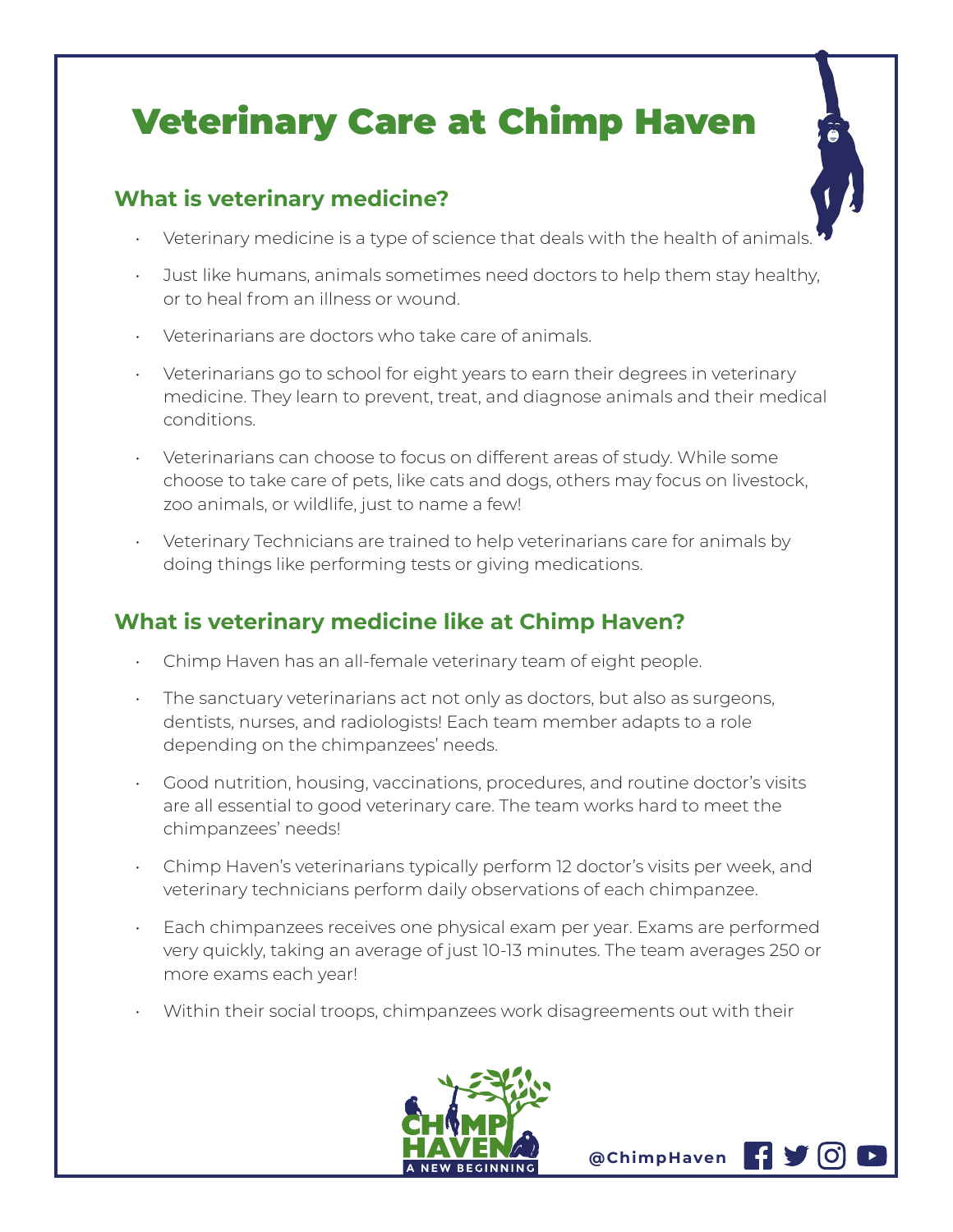bodies, and sometimes they fight. They also work things out and forgive easily! The most common condition the veterinary team sees each week is wounding.

- The chimps play an important role in their own healthcare. More than half of the chimps will take shots willingly, and many will present their wounds, holding still for a stethoscope, and allowing for temperature readings. Chimp Haven was even able to care for a diabetic chimpanzee that required daily insulin!
- When you went to the doctor for your last checkup, did they ask you lots of questions? Maybe they asked you what hurts or even what you ate for breakfast.
	- Chimpanzees can't use words to directly communicate, so the team has to be very observant.
	- Forming relationships with the residents is key to their veterinary care.
	- The chimpanzees love to be tickled with long handled spoons, and to have play sessions with the team. They even laugh! The team builds bonds with the chimpanzees, and their close relationships help them notice when they are not feeling well.
	- If a chimpanzee would normally come out to play during morning rounds to take their medicine, and they don't show up one day, it may be a clue that something is off. The veterinary team notices small changes that may indicate differences in the chimpanzees and their health.
	- Giving the chimps their medicine:
		- Each chimpanzee is an individual with different needs and preferences. This applies to their food choices, and even the medicines they take!
		- Chimp Haven residents are on a variety of medications. It takes the veterinary team about five hours each day to give all the chimps in the colony their medication.
		- Chimpanzees have an air sac in their lower throat that helps them create super loud vocalizations. Chimpanzees may also learn to



**@ChimpHaven**